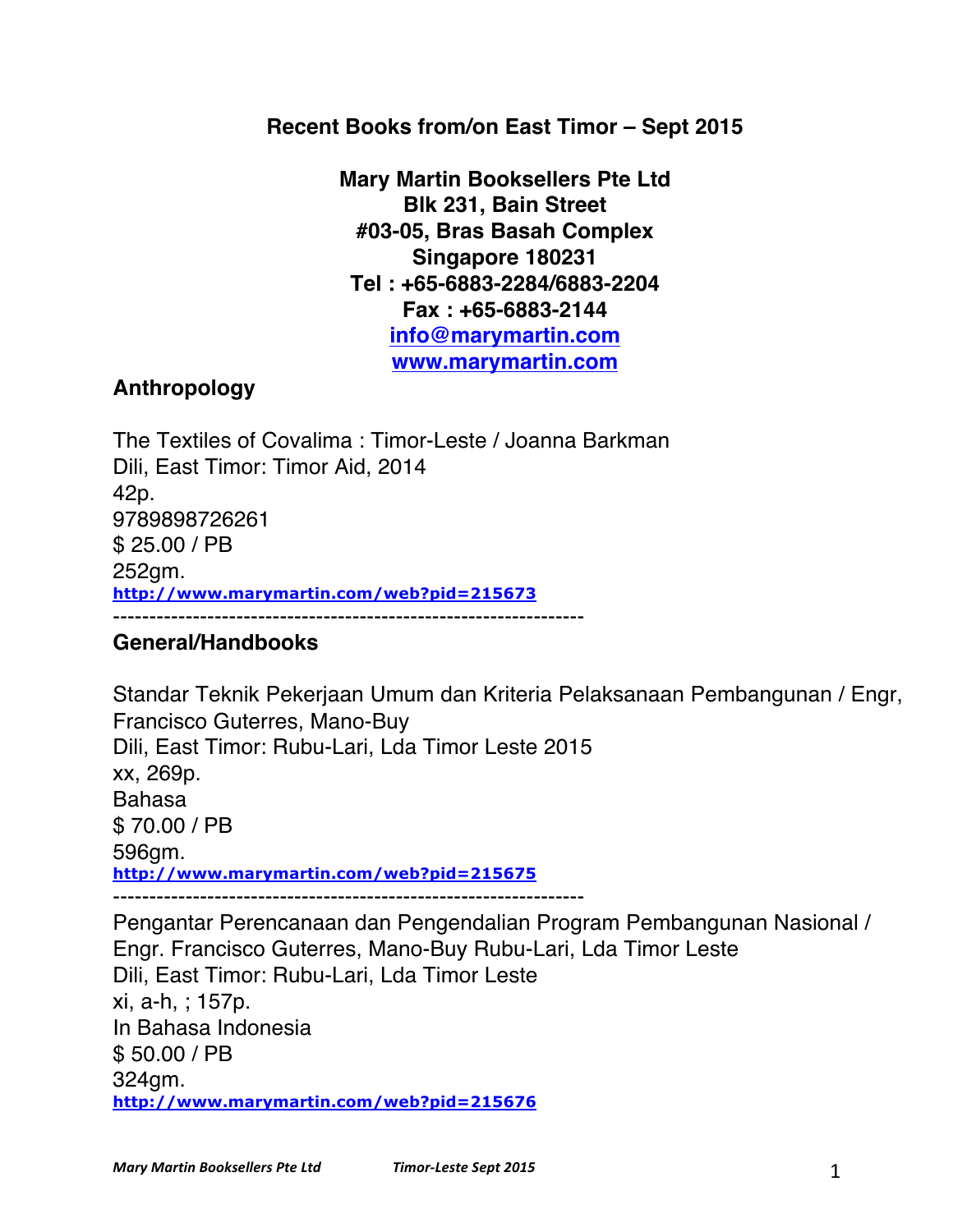#### -----------------------------------------------------------------

Introducao Ao Planeamento E Controle De Programas Do Desenvolvimento Nacional / Engr, Francisco Guterres, Mano-Buy (Ed) Rubu-Lari, Lda Timor Leste Dili, East Timor: Francisco Guterres, Mano-Buy, 2015 xi, a-l, ; 228p. In Portuguese \$ 60.00 / PB

602gm.

**http://www.marymartin.com/web?pid=215677**

-----------------------------------------------------------------

## **History**

Nossas Memorias De Vida em Timor / Joao Felgueiras, S.J. & Jose Alves Martins, S.J. 2a. edicao Braga, East Timor: Editorial A.O., 2010 296p. In Portuguese 9723906651 ; 9789723906653 \$ 45.00 / PB 410gm. **http://www.marymartin.com/web?pid=215678** ----------------------------------------------------------------- As Causas da Pobreza e Subnutricao em Timor-Leste / Avelino M. Coelho da

Sila (Shalar kosi FF) East Timor: Avelino M. Coelho da Sila (Shalar kosi FF), 2014 In Portuguese xii, 100p. \$ 15.00 / PB 92gm. **http://www.marymartin.com/web?pid=215679** Renetil : lha Luta Libertasaun Timor-Lorosa'e : Antes Sem Titulo, Do Que Sem Patria / Carlos da Silva L. F. R. Saky

East Timor: Carlos da Silva L. F. R. Saky, , 2013 xxii, 756p. 9786027010758 \$ 95.00 / HB 1090gm.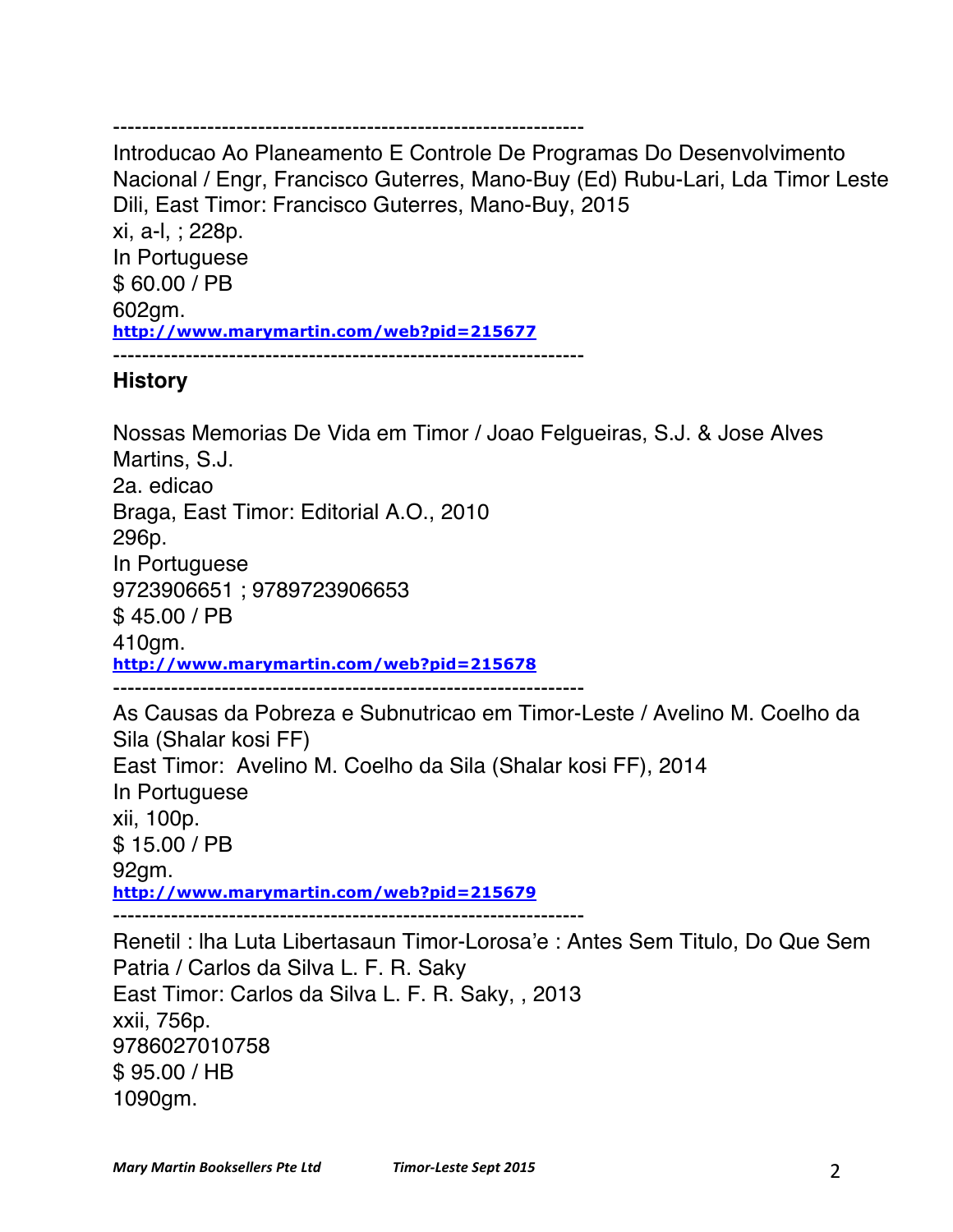**http://www.marymartin.com/web?pid=215680**

Timor : Drama E Resgate De Um Povo / Jorge Arruda East Timor: Jorge Arruda, 2014 215p. 9789892046648 \$ 80.00 / HB 1250gm. **http://www.marymartin.com/web?pid=215682** -----------------------------------------------------------------

-----------------------------------------------------------------

## **Linguistics**

Kursu Gramatika Tetun : ba Profesor, Tradutor, Jornalista no Estudante-Universidade Sira / Geoffrey Stephen Hul, Ph.D & Aderito Jose Guterres Correia, Dili, East Timor: Instituto Nacional de Linguistica, 2005 iv, 140p. 1741381371 1. East Timor 2. Language \$ 30.00 / PB 254gm. **http://www.marymartin.com/web?pid=215683** -----------------------------------------------------------------

## **Literature**

Plantamos a nossa independencia no chao duro de Santa Cruz : Escritos da Nossa Resistencia Identidade / Crisodio Marcos Tilman Freitas de Araujo Lisboa: Lidel – Edicoes Tecnicas, lda, 2014 36p. 9789897520518 In Portuguese \$ 20.00 / PB 140gm. **http://www.marymartin.com/web?pid=215686** -----------------------------------------------------------------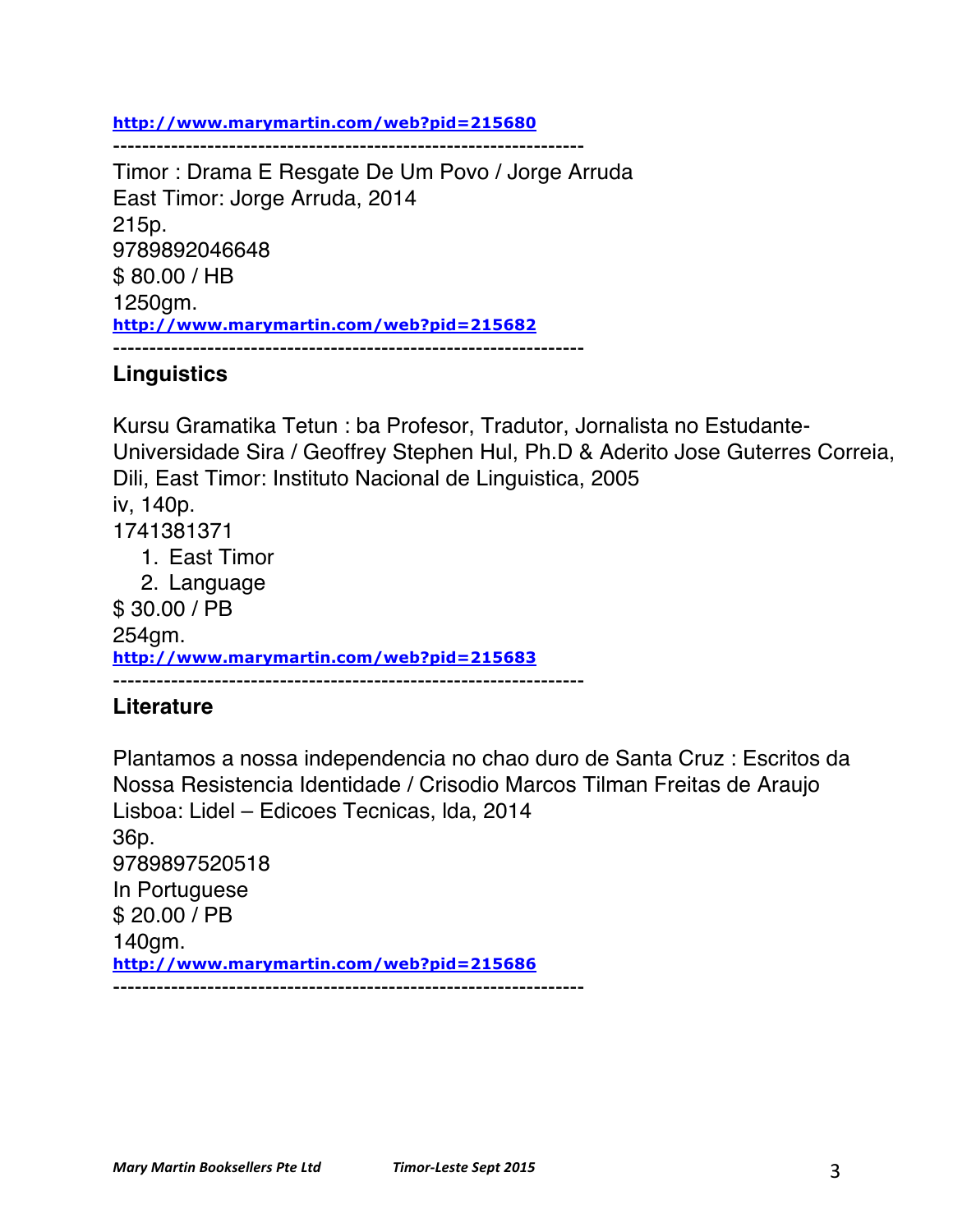Matadalan Hakerek Kreativu : Inklui istoria rezistensia feto nain-haat / Pip Desmond (Ed) OPMT East Timor: Pip Desmond, 2015 109p. ; xxxii \$ 29.50 204gm. **http://www.marymartin.com/web?pid=215687**

#### **Politics/International Relations**

Timor-Leste : Kerjasama merupakan kebijakan strategis bangsa untuk memperkuat rasa saling percaya antar negara sahabat / Donaciano Gomes East Timor: Donaciano Gomes, 2015 xvi, 184p. In Bahasa Indonesia \$ 30.00 / PB 252gm. **http://www.marymartin.com/web?pid=215688** ----------------------------------------------------------------- Timor–Leste Defence Development / Julio Tomas Pinto Yogyakarta, Indonesia: Nuansa Pilar Media, 2012 xiv, 226p. 9793921730 ; 9799793921739 \$ 34.00 / PB 348gm. **http://www.marymartin.com/web?pid=215689** ----------------------------------------------------------------- Cidadania Para O Desenvolvimento : Discursos maio 2012-maio 2014 / Taur Matan Ruak Dili, East Timor/ Lisboa : Sentru Publikasaun Prezidensia Republika / Lidel, 2014 426p. 9789897521027 \$ 75.00 / HB 1050gm. **http://www.marymartin.com/web?pid=215690**

-----------------------------------------------------------------